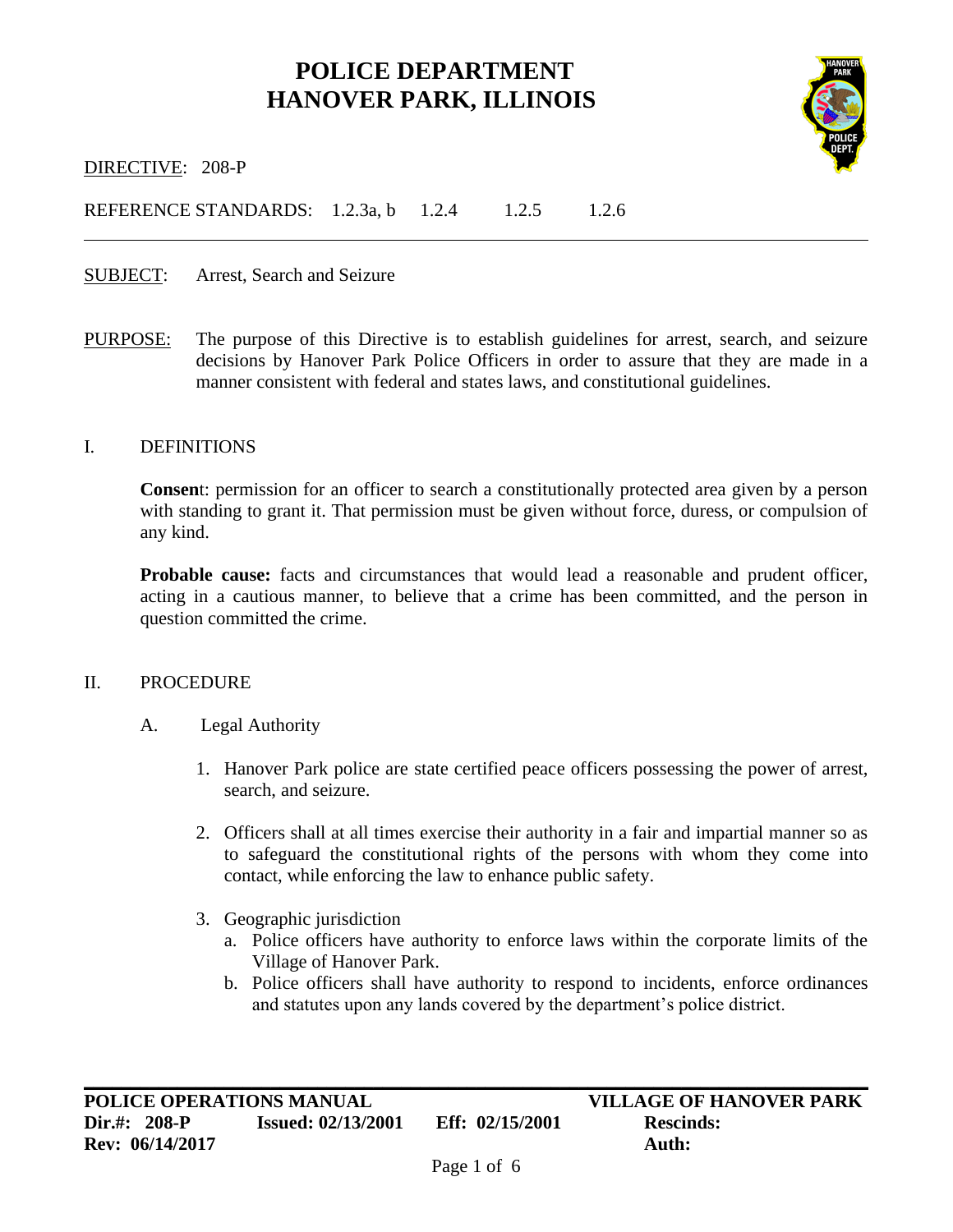## III. INTERVIEWS AND INTERROGATIONS, ACCESS TO COUNSEL

- A. Officers will at all times treat individuals being interviewed or interrogated fairly and with respect. No statements or confessions will be taken in a manner that is in any way in violation of their constitutional rights. (1.2.3a)
- B. Protection of Citizens Rights
	- 1. Whenever a citizen is arrested, or becomes a suspect in a criminal investigation and would reasonably believe that they are no longer free to leave, Miranda warnings shall be given prior to any questioning designed to elicit a self incriminating response. The warnings may be given at the time of custody, but must be given prior to interrogation. (1.2.3b)
	- 2. Suspects who have an insufficient command of English to clearly understand their rights or the questions being asked them shall be provided with an interpreter by the department prior to any interrogation.
	- 3. There are occasions when the officer believes that a suspect to be interrogated may not understand his rights due to the level of intoxication or other impairment. In these situations the officer shall confirm that the suspect understands their rights through interactive questioning, prior to any interrogation.
	- 4. Officers should make note of any unsolicited statements made by a suspect in custody and are under no obligation to provide him with any advice to stop, or to stop him for the purpose of advising him of his rights.

# IV. PRETRIAL PUBLICITY

Press releases relative to arrest or detention of a suspect will be made in accordance with the guidelines established in DIR 582-S.

### V. SEARCHES AND SEIZURES

- A. Search by consent. A Hanover Park police officer may conduct a search of any person, place, or thing without probable cause when the person having legal control over that area consents to the search. (1.2.4)
- B. Frisk resulting from a detention. When, during a detention, the officer has a reasonable suspicion that the subject is presently armed and dangerous, he/she may conduct a carefully limited search of the outer clothing of the subject for the purpose of detecting a weapon. This frisk does not require consent by the subject. (1.2.4)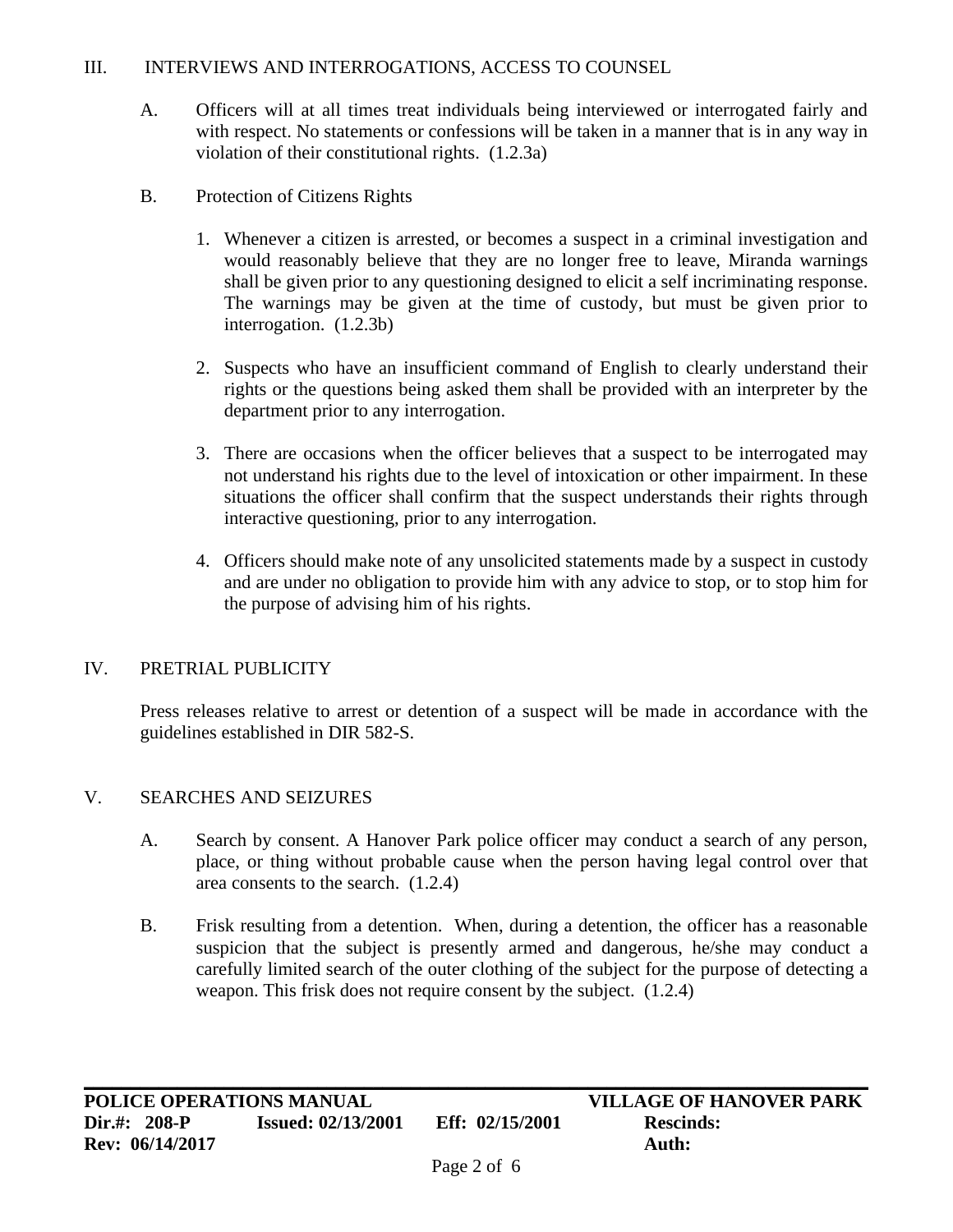- C. Searches of vehicles. Officers shall be guided by the following basic principles, and will be kept apprised of changes in case law from the state and federal courts through roll call training, in-service training, and course approved by the Training Unit. (1.2.4)
	- 1. Due to the inherent mobility of a motor vehicle, the courts have historically held officers to a standard of probable cause for their search. This means that there are some conditions under which the officer does not need a search warrant in order to search a motor vehicle. Officers may search a motor vehicle without first obtaining a search warrant under the following conditions:
		- a. The passenger compartment incident to a recent occupant's arrest if it is reasonable to believe that the arrestee might access the vehicle at the time of the search or that the vehicle contains evidence of the offense of arrest.
		- b. Based on probable cause to believe that the mobile vehicle contains evidence of a crime or contraband. This search is only limited by the scope of where those items could be concealed.
		- c. An inventory shall be routinely conducted on all motor vehicles impounded by this department. However, an inventory should never take precedence over, or be used to replace the above listed searches.
		- d. In the event of a detention of the driver or occupant, and the officer has a basis for a frisk of that person, the frisk may extend into the vehicle to the areas where he might leap or lunge for a weapon.
		- e. Unless the search is performed on the basis of consent, the officer shall not conduct the search of a motor vehicle without a search warrant unless there is a clear exception in law to that requirement. In the 2009 U.S. Supreme Court case decision of Arizona v. Gant, the court help that the Fourth Amendment to the United States Constitution requires law enforcement officers to demonstrate an actual and continuing threat to their safety posted by an arrestee, or a need to preserve evidence related to the crime of arrest from being tampered by the arrestee(s), in order to justify a warrantless vehicular search incident to arrest conducted after the vehicle's occupants have been arrested and secured. Furthermore, the court held that police may search the passenger compartment of a vehicle incident to a recent occupant's arrest only if it is reasonable to believe the arrestee might access the vehicle at the time of search or the vehicle contains evidence of the offense of arrest. When these justifications are absent, a search of the arrestee's vehicle will be held unreasonable.
- D. Searches at the scene of a crime  $(1.2.4)$ 
	- 1. Officers will adhere to the following guideline with respect to searches of crime scenes: if the crime scene includes a constitutionally protected area, and a possible suspect might have a reasonable expectation of privacy in the scene, it will be searched pursuant to a search warrant.
		- a. Exceptions:
			- 1) Officers may conduct protective sweeps of a crime scene for their protection prior to securing the scene pending a warrant or consent.
			- 2) In cases other than homicides, the scene may be searched with the consent of a person with standing to give it. If there is an existence of a reasonable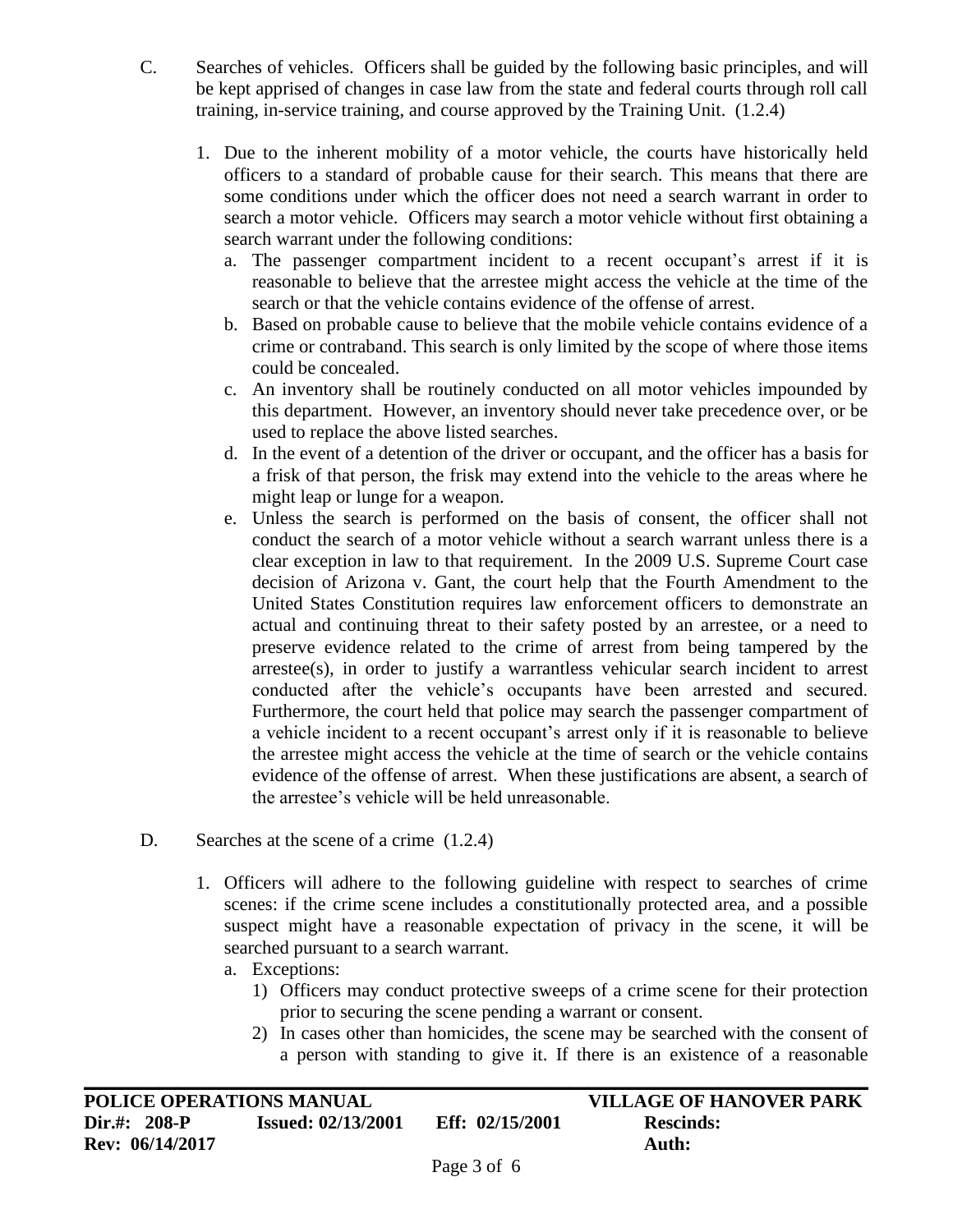expectation of privacy in a homicide scene, it will be searched pursuant to the issuance of a search warrant.

- 3) When the suspect is arrested in the crime scene, officers may search the area under the immediate control of the suspect if it is contemporaneous with the arrest.
- 4) Officers may enter and search a constitutionally protected area under lawful exigent circumstances to include medical emergencies, or public safety issues such as a violent felony in progress or the reported presence of a bomb. This exception only extends to the termination of the emergency. At that point, another justification must be found. (1.2.4)
- 2. Other situations authorized by state and federal provisions: (1.2.4)
	- a. Officers may enter an open field and search it for items subject to seizure when they have reason to believe that the stated item(s) are to be found at the location. The fourth amendment affords no protection to open fields. An open field is the area in proximity to a dwelling, but not within the curtilage of that dwelling.
	- b. Officers may search public places when they have reason to believe that items subject to seizure are at the location. The fourth amendment affords no protection to public places. Public places are those locations owned or controlled by public entities that are available for public use. An example would be a public park.
	- c. Officers may search private locations open to the public when they have reason to believe that items subject to seizure are at that location. The fourth amendment affords no protection to private places open to the public. These are locations that are privately owned but are available for public use. An example would be the lobby of a bank.
	- d. Officers may seize items that are immediately apparent as evidence when they come into view and the officer is lawfully searching in connection with a crime or he otherwise has a right to be where he is at the time.
	- e. Officers may search abandoned property if it can be established that the owner or person in possession of the property intended to abandon it and did so freely.
- E. Use of Personal Protective Equipment
	- 1. In cases of all searches where the discovery of narcotics and/or controlled substances is suspected, the use of personal protective equipment, (PPE), as defined in Department Directive 525-S, including gloves, masks, and protective eyewear and/or face shields prior to the start of any search by an officer is highly recommended. This is due to the highly volatile and toxic nature of a number of substances and the danger it presents to the handler.

# VI. ARREST WITH/WITHOUT A WARRANT (1.2.5)

A. Hanover Park Police Officers may arrest anyone within their jurisdiction when they have knowledge of the existence of a felony warrant, a misdemeanor warrant issued within this state, or they have probable cause to believe that the person has committed a violation of federal or state criminal laws, or is in violation of a Hanover Park village ordinance.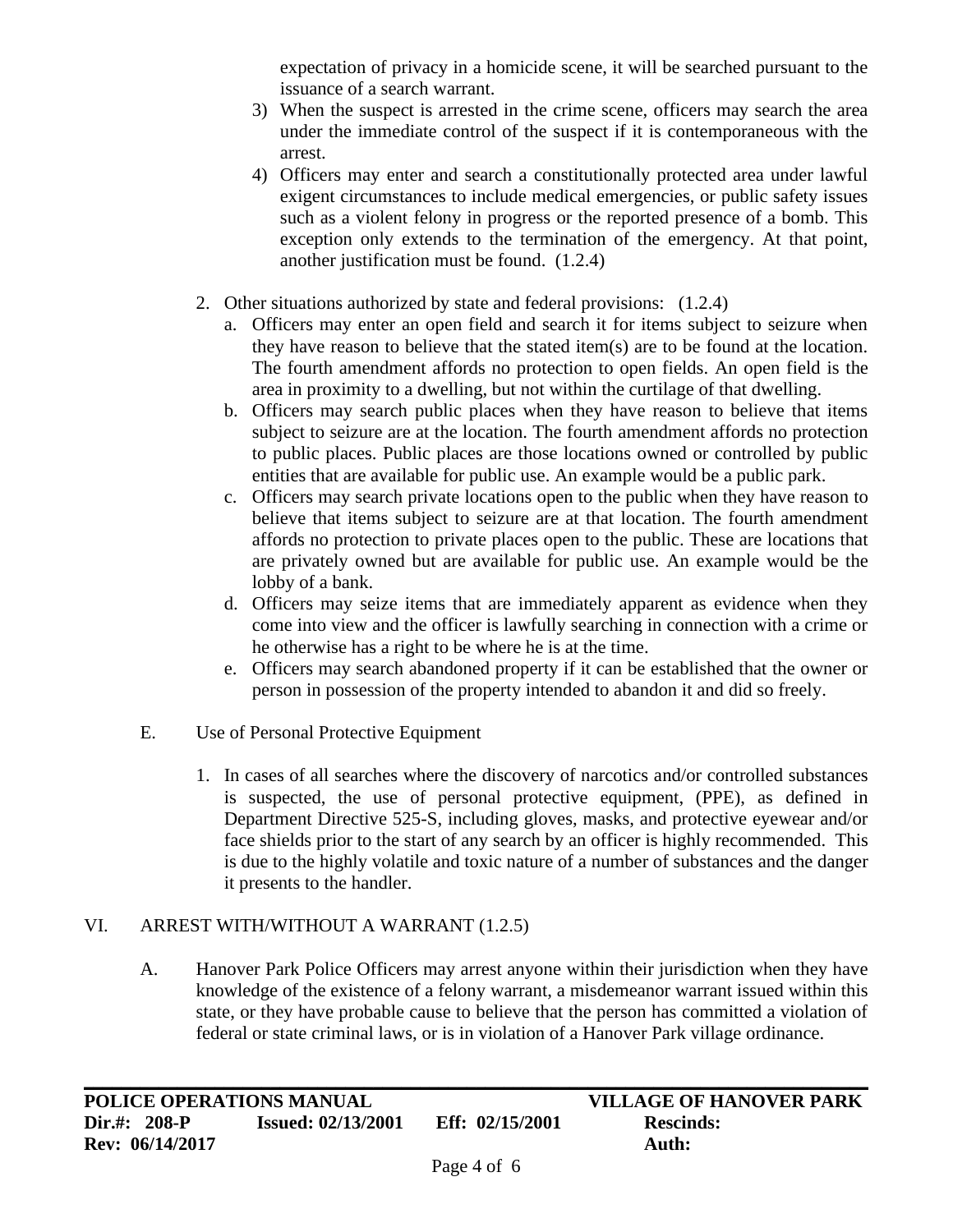- 1. When possible, the officer will identify himself/herself as a police officer, clearly advise the suspect that he/she is under arrest, and advise them of the charge.
- 2. All arrested suspects will be searched incident to arrest, subject to the constraints in DIR 258-P. The area of their immediate control may also be searched contemporaneous with the arrest. They will then be transported to the department for booking as soon as is practical.
- 3. Arrestees will be afforded all the rights available to them under federal, state, and case law; to include the right to be considered for bond by a judge, to communicate with family, friends, or counsel, and to release after the allotted statutory time period if no arrest warrant is issued. **Exception:** an arrestee may be held briefly without the opportunity to communicate with persons outside the jail when that communication could represent a direct threat to officers in the performance of their duties. This exception may only be exercised with the permission of an officer of command rank and must be continuously reviewed for termination as soon as the threat that caused the restriction no longer exists. An example would be a series of search warrants being served on felons who are armed, violent, and known to be associates of each other.
- B. Officers who are outside their legal jurisdiction may have limited police powers under special statutory authority.

# VII. ALTERNATIVES TO ARREST (1.2.6)

- A. Absent the existence of an arrest warrant or a statutory provision to the contrary, Hanover Park Police Officers are not required to make an immediate arrest. Alternatives to arrest include: the issuance of a summons, a warning, or referral of a case to the appropriate prosecutor.
- B. The factors that an officer shall consider in the decision to make an arrest or select an alternative shall include: the safety of the community, outstanding evidence to be recovered, the seriousness of the charge, the advisability of securing bond from the suspect, and the level of restraint necessary to resolve an ongoing situation.

### VIII. PRETRIAL RELEASE (1.2.6)

- A. Prisoners in custody under authority of an arrest warrant shall not be released except with Permission of a judge with jurisdiction over the offense.
- B. Prisoners in custody on the basis of a warrant-less arrest may be released by the arresting officer, follow up investigator, any supervisor, or commander without posting bond. Relevant considerations will include the seriousness of the offense, the reasons that the arrest was made, and the limitations set by the judicial authorities. **Exception:** Felony prisoners in custody on a warrant-less basis shall not be released on a discretionary basis.